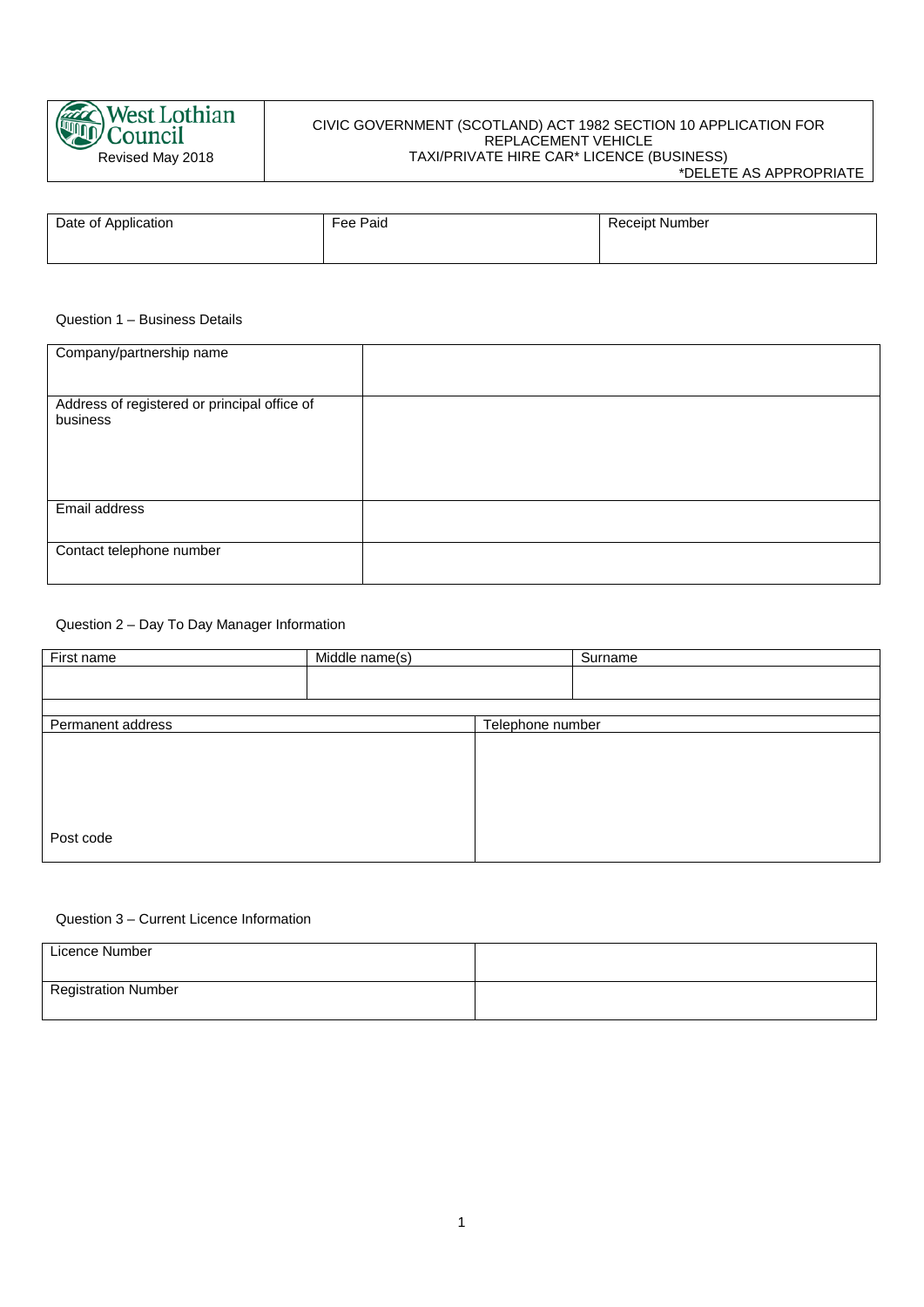### Question 4 – Details Of Vehicle

When offered a test date the vehicle to be inspected must either be one noted on the Council's approved list of taxis or if the vehicle is to be licensed as a private hire car (PHC), meet the criteria as detailed in the notes for guidance attached to this form.

| Registration number                                                                                                                     |  |
|-----------------------------------------------------------------------------------------------------------------------------------------|--|
| Make                                                                                                                                    |  |
| Model                                                                                                                                   |  |
| Colour                                                                                                                                  |  |
| Number of doors                                                                                                                         |  |
| Engine capacity                                                                                                                         |  |
| Address where vehicle normally kept                                                                                                     |  |
| Number of passenger seats (for phcs the vehicle must either have<br>exactly four passenger seats or eight if it is a tail lift vehicle) |  |
| If applicable, the name of the booking office or phone number where<br>bookings for this vehicle be accepted                            |  |

# DECLARATION BY APPLICANT

I declare on behalf of the business referred to in question 1 of this form that that the information given by me on this form are correct to the best of my knowledge and belief.

| Date | Name of agent                                           |  |
|------|---------------------------------------------------------|--|
|      |                                                         |  |
|      | Signature of agent                                      |  |
|      |                                                         |  |
|      | Address of agent if not listed<br>elsewhere on the form |  |
|      |                                                         |  |

#### Privacy Statement – Data Protection

All personal information that you supply will be used to process your application in accordance with data protection law and the Civic Government (Scotland) Act 1982. In terms of the 1982 Act we are required to share this information with the following bodies:-

- Police Scotland; and where the licensed activity takes place within premises,
- the Scottish Fire and Rescue Service or other enforcing authority under Part 3 of the Fire (Scotland) Act 2005

We are required by law to protect the public funds we administer. Therefore in line with the National Fraud Initiative (NFI) we may also share your information with other bodies responsible for auditing or administering public funds in order to prevent and detect fraud.

Some of the information provided by you on this form will be held on a register which is available for inspection by members of the public.

Further information about how we handle your personal information, including how long we retain the information, information about the NFI and how you can complain about our handling of yourinformation, is available in our Privacy Notice which can be found on the Licensing Team's webpage [https://www.westlothian.gov.uk/licensing.](https://www.westlothian.gov.uk/licensing) A copy of our Privacy Notice is available on request by contacting the Licensing Team, email[: licensingservices@westlothian.gov.uk,](mailto:licensingservices@westlothian.gov.uk) telephone: 01506 281632.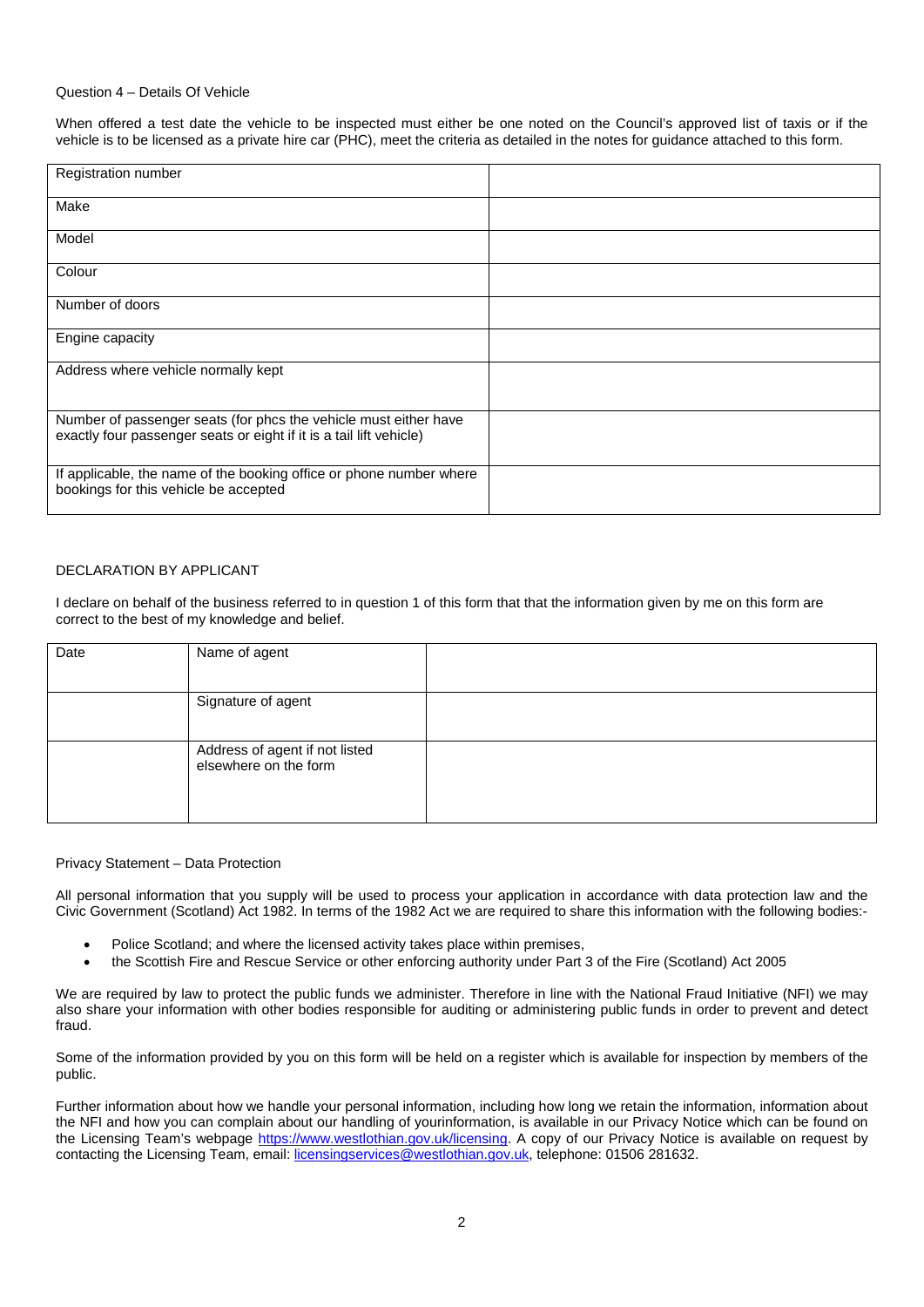# **Guidance Notes In Relation To Applications for Replacement Vehicles**

- 1. Once the application has been completed it should be submitted at the payments office at Arrochar, House, Almondvale Boulevard, Livingston along with the appropriate fee, Details of the current licensing fees can be found on the Council's website – [www.westlothian.gov.uk](http://www.westlothian.gov.uk/) Applications will not be processed unless the correct fee has been received.
- 2. Once your application has been lodged you should contact the Taxi Examination Centre (TEC) who will make arrangements to arrange a test date for the vehicle and once the vehicle is tested and issued with a certificate of compliance the TEC will issue new plates and an amended licence will be posted out to the address of the licence holder.
- 3. When attending at the TEC you should produce any documents requested by them and also take along a copy of your receipt – failure to provide any documents requested may result in the test being cancelled.

The approved list of taxis and criteria for private hire vehicles is listed below -

# **Taxis**

The approved vehicles are as follows;

Peugeot E7 (short wheel base) Peugeot E7 (long body - wheelbase 3122mm body length 5135mm) Fiat Scudo (short and long wheelbase) Fiat Scudo Panel/Window Van (wheelbase 3000mm and 3122mm body length 4805mm and 5135mm) Fiat Scudo Panel/Window Van (manufactured before 2007 registration date) Fiat TW200 (short or long wheel base model only) Fiat Ducato 3000mm and 3450mm wheelbase panel van/window van Citroen Dispatch (short and long wheelbase 3000mm and 3122mm) (body length 4805mm and 5135mm) Citroen Dispatch Panel/Window Van (manufactured before 2007 registration date) Citroen Relay 3000mm and 3450 wheelbase panel van/window van Peugeot Expert MK 3 (short and long body) (wheelbase 3000mm and 3122 mm body length 4805mm and 5135mm) Peugeot Expert Classic Panel/Window Van MK2 (manufactured before 2007 registration date) Ford Transit (short wheel base model only) Vauxhall Movano and Vauxhall Vivaro (short wheel base model only) Volkswagen Transporter and Volkswagen Caravelle (short wheel base model only) Mercedes M8 (medium wheel base model only) Mercedes Vito 4748mm wheelbase 2148cc 116hp LTI TX2 M5, LTI TX2 A5, LTI TX4 M5 and LTI TX4 A5 Renault Traffic (short wheel base model only) Ford ProCab

The accessibility standard/conditions of fitness require that all taxis must have the following features installed to the satisfaction of the Cab Inspector;

- side loading access (for safety reasons all side loading vehicles must have an illuminated "doors opening" sign)
- wheelchair access by means of suitable ramps
- hi-visibility interior features (must be permanent and fixed rather than removable seat covers)
- interior grab rails
- a step (must be retractable)
- a hearing loop system
- auto door locks which operate when the vehicle is moving
- be fitted with a bulkhead and tip up seats

The plates from your current vehicle must be taken to the TEC when your new vehicle is tested. The new plates cannot be issued until the existing plates are surrendered.

You should note that the taxi must comply with the taxi licence conditions and the conditions of fitness for taxis as specified in the hire car conditions. More information is available fro[m https://www.westlothian.gov.uk/article/3184/Taxi-Vehicle-Licences.](https://www.westlothian.gov.uk/article/3184/Taxi-Vehicle-Licences)

# **Private Hire Cars (PHCs)**

A private hire car is defined in Section 23 of the Civic Government (Act) 1982 as a motor vehicle with a driver (other than a public service vehicle) which is available for hire by the public for profit which is not a taxi within the definition of Section 23. A private hire car must be pre-booked and must not use a taxi stance (rank) and must not be hailed in the street. A private hire car licence is required for the operation of a private hire car.

The criteria for private hire cars in West Lothian are as follows;

Type 1 PHC - a saloon or saloon derivative vehicle (such as an estate model based on a saloon vehicle); or Type 2 PHC - a vehicle fitted with a passenger lift which is based on a different model of vehicle from those vehicle types listed on the approved list for taxis